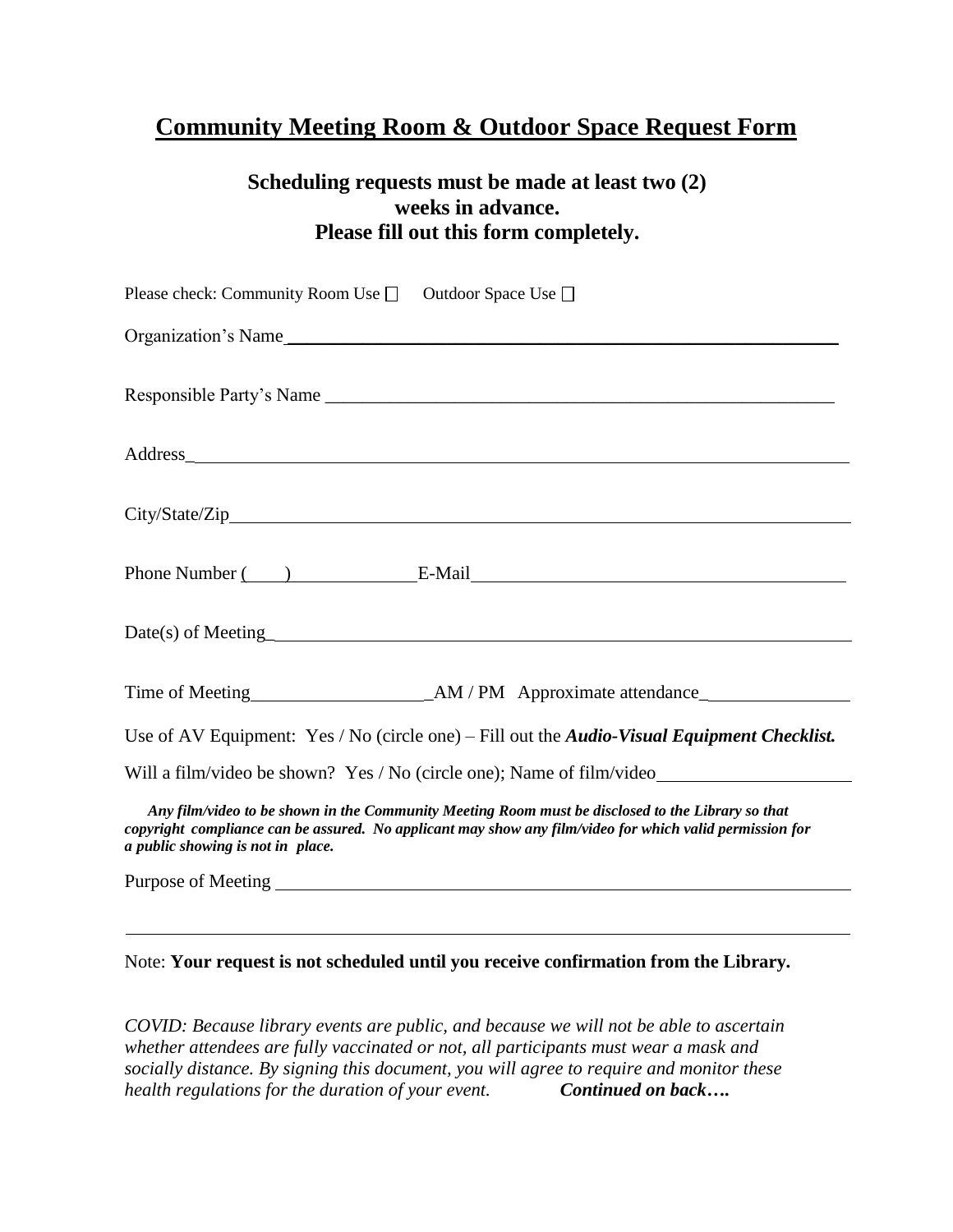*I have read and agree to the Community Meeting Room & Outdoor Use Policy and confirm that Library* space *will not be used for commercial purposes*. *I am a resident of the Town of Saugerties and the Organization I am applying on behalf of is located within the Town.*

| Responsible Party's Signature |  |
|-------------------------------|--|
|                               |  |

Print Name Date Date Development of the United States and Date Date Date Date Date Date Date Development of the United States of the United States of the United States of the United States of the United States of the Unite

LIBRARY USE ONLY Date Received: Case Case Cate Approved: Cate Approved: Staff Initials:

Pending Board review as of April 2021 Approved by the Saugerties Public Library board on December 14, 2010 Review History: August 9, 2011; December 13, 2011 (WOH) Review Cycle: 3 years